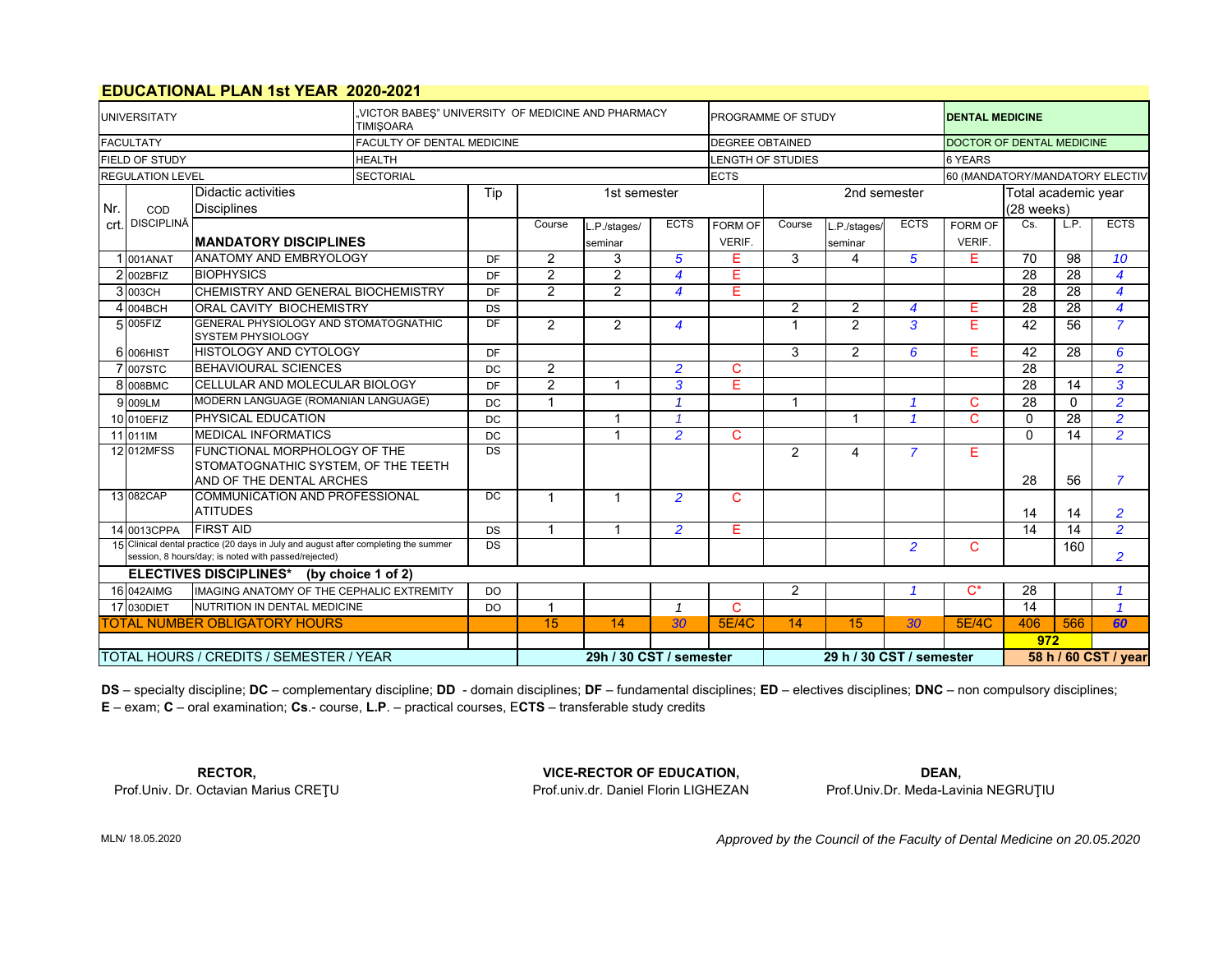| <b>UNIVERSITY</b>                |                                            | <b>EDUCATIONAL PLAN – 2nd YEAR 2020-2021</b> (According to Educational Plan 2019-2025)                                                      | "VICTOR BABES" UNIVERSITY |                            |                                     |                         | PROGRAMME OF STUDY |                            |                         | <b>DENTAL MEDICINE</b>   |                           |                      |                  |                         |  |  |
|----------------------------------|--------------------------------------------|---------------------------------------------------------------------------------------------------------------------------------------------|---------------------------|----------------------------|-------------------------------------|-------------------------|--------------------|----------------------------|-------------------------|--------------------------|---------------------------|----------------------|------------------|-------------------------|--|--|
|                                  |                                            |                                                                                                                                             |                           |                            | OF MEDICINE AND PHARMACY, TIMIŞOARA |                         |                    |                            |                         |                          |                           |                      |                  |                         |  |  |
| <b>FACULTY</b>                   |                                            |                                                                                                                                             |                           | FACULTY OF DENTAL MEDICINE |                                     |                         |                    | TITLE OF THE GRADUATE      |                         |                          | DOCTOR OF DENTAL MEDICINE |                      |                  |                         |  |  |
| FIELD OF STUDY                   |                                            |                                                                                                                                             | <b>HEALTH</b>             |                            |                                     |                         |                    | DURATION OF THE STUDIES    |                         |                          | 6 YEARS                   |                      |                  |                         |  |  |
| <b>REGULATORY LEVEL</b>          |                                            |                                                                                                                                             | <b>SECTORIAL</b>          |                            |                                     |                         |                    | TRANSFERABLE STUDY CREDITS |                         |                          | 60 (MANDATORY-OPTIONAL)   |                      |                  |                         |  |  |
| Crt                              |                                            | <b>Didactic activities</b>                                                                                                                  | Type                      |                            | 3rd Semester                        |                         |                    |                            | 4th Semester            |                          | Total academic year       |                      |                  |                         |  |  |
| no.                              | <b>DISCIPLINE Disciplines</b>              |                                                                                                                                             |                           |                            |                                     |                         |                    |                            |                         |                          |                           |                      |                  |                         |  |  |
|                                  | CODE                                       | Mandatory disciplines                                                                                                                       |                           | Cs/                        | L.P. /                              | <b>CST</b>              | Form of            | $Cs$ .                     | L.P. /                  | <b>CST</b>               | Form of                   | Cs.                  | L.P.             | <b>CST</b>              |  |  |
|                                  |                                            |                                                                                                                                             |                           | Seminar                    | stages                              | (ECTS)                  | Exam.              | Seminar                    | stages                  | (ECTS)                   | Exam.                     |                      |                  | (ECTS)                  |  |  |
|                                  | 1 016GENM                                  | <b>GENETICS</b>                                                                                                                             | <b>DD</b>                 | 2                          | $\overline{2}$                      | 3                       | E                  |                            |                         |                          |                           | $\overline{28}$      | $\overline{28}$  | 3                       |  |  |
|                                  | 2017MICRO                                  | MICROBIOLOGY, VIROLOGY AND PARASITOLOGY                                                                                                     | DF                        |                            |                                     |                         |                    | 2                          |                         | $\overline{4}$           | E.                        | $\overline{28}$      | 14               | $\boldsymbol{4}$        |  |  |
|                                  | 3 018APAT                                  | PATHOLOGICAL ANATOMY                                                                                                                        | DF                        | 2                          | $\overline{2}$                      | 5                       | E.                 |                            |                         |                          |                           | $\overline{28}$      | 28               | 5                       |  |  |
|                                  | 4 019FIZP                                  | <b>PHYSIOPATHOLOGY</b>                                                                                                                      | DF                        | 2                          | 2                                   | 5                       | E                  |                            |                         |                          |                           | 28                   | 28               | 5                       |  |  |
|                                  | 5 020 FARM<br>PHARMACOLOGY                 |                                                                                                                                             |                           |                            |                                     |                         |                    | 2                          | 2                       | 4                        | Е                         | $\overline{28}$      | 28               | $\overline{4}$          |  |  |
|                                  | 6 021 IMUN<br><b>IMMUNOLOGY</b>            |                                                                                                                                             |                           |                            |                                     |                         | C                  |                            |                         |                          |                           | $\overline{14}$      | $\overline{14}$  | $\overline{1}$          |  |  |
|                                  | 7 022PSHM<br>MEDICAL PSYCHOLOGY            |                                                                                                                                             |                           |                            |                                     |                         |                    | 1                          | -1                      | $\overline{2}$           | C.                        | 14                   | 14               | $\overline{2}$          |  |  |
|                                  | 8 023SEM<br>MEDICAL SEMIOLOGY              |                                                                                                                                             | <b>DS</b>                 |                            |                                     |                         |                    | 2                          | 2                       | 3                        | Е                         | $\overline{28}$      | $\overline{28}$  | 3                       |  |  |
|                                  | 9 025 G<br><b>HYGIENE</b>                  |                                                                                                                                             | DD                        |                            |                                     | $\overline{2}$          | E                  |                            |                         |                          |                           | $\overline{14}$      | $\overline{14}$  | $\overline{2}$          |  |  |
|                                  | 10 009LM                                   | ROMANIAN LANGUAGE                                                                                                                           | DC                        |                            |                                     |                         |                    | 2                          |                         | $\overline{2}$           | C.                        | $\overline{28}$      | $\Omega$         | $\overline{2}$          |  |  |
|                                  | 11 026TPD                                  | DENTAL PROSTHESIS TECHNOLOGY                                                                                                                | DS                        | 2                          | 4                                   | 8                       | E.                 | $\overline{2}$             | $\overline{\mathbf{4}}$ | $\overline{z}$           | Е                         | $\overline{56}$      | $\overline{112}$ | 15                      |  |  |
|                                  | 12 031SOC                                  | MEDICINE SOCIOLOGY                                                                                                                          | DC                        |                            |                                     |                         |                    |                            |                         |                          | C                         | $\overline{14}$      | $\overline{14}$  |                         |  |  |
|                                  | 13 027MDP                                  | PREVENTIVE DENTAL MEDICINE                                                                                                                  | <b>DS</b>                 |                            |                                     |                         |                    | $\mathcal{P}$              | $\overline{4}$          | 5                        | Ē                         | $\overline{28}$      | 56               | 5                       |  |  |
|                                  | 14 028ERG                                  | ORO-DENTAL DIAGNOSIS AND ERGONOMICS                                                                                                         | DC                        | 2                          | 3                                   | $\sqrt{5}$              | Е                  |                            |                         |                          |                           | 28                   | 42               | 5                       |  |  |
|                                  |                                            | 15 Clinical dental practice (20 days in July and august after completing the<br>summer session, 8 hours/day; is noted with passed/rejected) | DS                        |                            |                                     |                         |                    |                            |                         | $\overline{2}$           | C.                        |                      | 160              | $\overline{2}$          |  |  |
|                                  |                                            | ELECTIVES DISCIPLINES* (by choice 1 of 5)                                                                                                   |                           |                            |                                     |                         |                    |                            |                         |                          |                           |                      |                  |                         |  |  |
|                                  | 16 029EPS                                  | EDUCATION FOR HEALTH PROMOTION                                                                                                              | ED                        | $\overline{2}$             | $\overline{2}$                      |                         | $\mathbf{C}$       |                            |                         |                          |                           | 28                   | 28               |                         |  |  |
|                                  | 17 083EIA<br>ETHICS AND ACADEMIC INTEGRITY |                                                                                                                                             | ED                        |                            |                                     |                         | $\mathsf{C}^\star$ |                            |                         |                          |                           | 14                   | 14               | $\overline{\mathbf{1}}$ |  |  |
|                                  | 18 056PFG                                  | DENTAL MEDICINE FOR PATIENTS WITH<br><b>SPECIAL NEEDS</b>                                                                                   | ED                        | 2                          |                                     |                         | $\mathbf C$        |                            |                         |                          |                           | 28                   |                  | $\overline{1}$          |  |  |
|                                  | 19 043PED                                  | <b>PEDAGOGY</b>                                                                                                                             | ED                        |                            |                                     |                         |                    | $\mathbf 1$                | -1                      |                          | С                         | 14                   | 14               | $\overline{1}$          |  |  |
| 20 010EFIZ<br>PHYSICAL EDUCATION |                                            | <b>DC</b>                                                                                                                                   |                           |                            | $\overline{1}$                      | C                       |                    | $\overline{\mathbf{1}}$    |                         | C                        |                           | $\overline{28}$      | $\overline{2}$   |                         |  |  |
|                                  |                                            | <b>TOTAL NUMBER OBLIGATORY HOURS</b>                                                                                                        | 13                        | 16                         | 30                                  | 6E/2C                   | 14                 | 15                         | 30                      | 5E/5C                    | 378                       | 594                  | 60               |                         |  |  |
|                                  |                                            |                                                                                                                                             |                           |                            |                                     |                         |                    |                            |                         | 972                      |                           |                      |                  |                         |  |  |
|                                  |                                            | TOTAL HOURS / CREDITS / SEMESTER / YEAR                                                                                                     |                           |                            |                                     | 29h / 30 CST / semester |                    |                            |                         | 29 h / 30 CST / semester |                           | 58 h / 60 CST / year |                  |                         |  |  |

# **EDUCATIONAL PLAN – 2nd YEAR 2020-2021** *(According to Educational Plan 2019-2025)*

**DS** – specialty discipline; **DC** – complementary discipline; **DD** - domain disciplines; **DF** – fundamental disciplines; **ED** – electives disciplines; **DNC** – non compulsory disciplines; **E** – exam; **C** – oral examination; **Cs**.- course, **L.P**. – practical courses, E**CTS** – transferable study credits

**RECTOR,**<br>**Prof.Univ. Dr. Octavian Marius CRETU CRECTOR OF EDUCATION,**<br>Prof.Univ. Dr. Octavian Marius CRETU **Prof.univ. Arizon Active CRECTOR OF EDUCATION,** 

Prof.univ.dr. Daniel Florin LIGHEZAN Prof.Univ.Dr. Meda-Lavinia NEGRUȚIU

*Approved by the Council of the Faculty of Dental Medicine on 20.05.2020* 

MLN/ 18.05.2020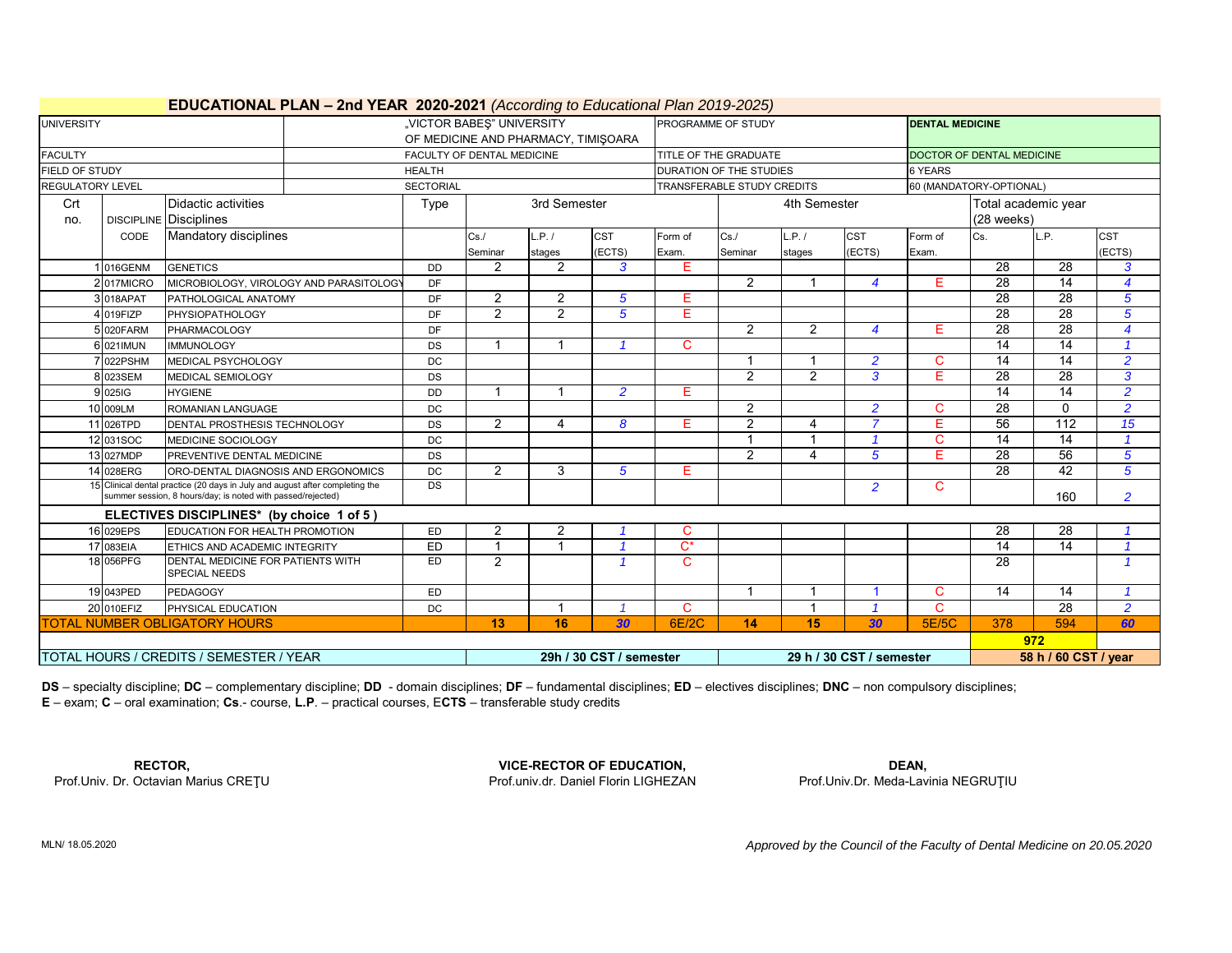|                          |                                                                                                                                             | <b>EDUCATIONAL PLAN – 3rd YEAR 2020-2021</b> <i>(According to Educational Plan 2018-2024)</i> |                 |                |                  |                         |                        |                                   |                          |                |                                    |                        |                      |                |  |  |
|--------------------------|---------------------------------------------------------------------------------------------------------------------------------------------|-----------------------------------------------------------------------------------------------|-----------------|----------------|------------------|-------------------------|------------------------|-----------------------------------|--------------------------|----------------|------------------------------------|------------------------|----------------------|----------------|--|--|
| <b>UNIVERSITATY</b>      |                                                                                                                                             | "VICTOR BABES" UNIVERSITY OF MEDICINE AND PHARMACY TIMISOARA                                  |                 |                |                  |                         | PROGRAMME OF STUDY     |                                   |                          |                |                                    | <b>DENTAL MEDICINE</b> |                      |                |  |  |
| <b>FACULTATY</b>         |                                                                                                                                             | FACULTY OF DENTAL MEDICINE                                                                    |                 |                |                  |                         | <b>DEGREE OBTAINED</b> |                                   |                          |                | DOCTOR OF DENTAL MEDICINE          |                        |                      |                |  |  |
| FIELD OF STUDY           |                                                                                                                                             | <b>HEALTH</b>                                                                                 |                 |                |                  |                         | LENGTH OF STUDIES      |                                   |                          |                | 6 YEARS                            |                        |                      |                |  |  |
| <b>REGULATION LEVEL</b>  |                                                                                                                                             | <b>SECTORIAL</b>                                                                              |                 |                |                  |                         | <b>ECTS</b>            |                                   |                          |                | 60 (MANDATORY/MANDATORY ELECTIVES) |                        |                      |                |  |  |
|                          | Didactic activities                                                                                                                         | Tip                                                                                           |                 | 5th semester   |                  |                         |                        | 6th semester                      | Total academic year      |                |                                    |                        |                      |                |  |  |
| Nr.<br>COD               | <b>Disciplines</b>                                                                                                                          |                                                                                               |                 |                |                  |                         |                        |                                   |                          |                |                                    | (28 weeks)             |                      |                |  |  |
| <b>DISCIPLINĂ</b><br>crt |                                                                                                                                             |                                                                                               |                 | Course         | L.P./stages/     | <b>ECTS</b>             | FORM OF                | Course                            | L.P./stages/             | <b>ECTS</b>    | FORM OF                            | Cs.                    | L.P.                 | <b>ECTS</b>    |  |  |
|                          | <b>MANDATORY DISCIPLINES</b>                                                                                                                |                                                                                               |                 |                | seminar          |                         | VERIF.                 |                                   | seminar                  |                | VERIF.                             |                        |                      |                |  |  |
| 1 032MIEF                |                                                                                                                                             | INTERNAL MEDICINE, ENDOCRINOLOGY AND PHTHISIOLOGY                                             | $\overline{DD}$ | $\overline{2}$ | 2                | $\overline{4}$          |                        | 2                                 |                          | $\overline{3}$ | E                                  | 56                     | 42                   | $\overline{7}$ |  |  |
|                          | <b>INTERNAL MEDICINE</b>                                                                                                                    |                                                                                               |                 |                |                  |                         |                        |                                   |                          |                |                                    |                        |                      |                |  |  |
|                          | <b>ENDOCRINOLOGY</b>                                                                                                                        |                                                                                               |                 | 0.5            | 0.5              |                         |                        |                                   |                          |                |                                    |                        |                      |                |  |  |
|                          | <b>PHTHISIOLOGY</b>                                                                                                                         |                                                                                               |                 | 0.5            | $\overline{0.5}$ |                         |                        |                                   |                          |                |                                    |                        |                      |                |  |  |
| 033CAO<br>$\mathcal{P}$  | SURGERY AND GENERAL ANESTHESIA, OBSTETRICS-<br><b>GYNECOLOGY</b>                                                                            |                                                                                               | DD              | -1             | $\overline{2}$   | $\overline{4}$          |                        | $\mathbf 1$                       |                          | 3              | E                                  | 28                     | 42                   | $\overline{7}$ |  |  |
|                          | <b>SURGERY</b>                                                                                                                              |                                                                                               |                 | 0.75           | 1.75             |                         |                        | 0.75                              | 0.75                     |                |                                    |                        |                      |                |  |  |
|                          | <b>GENERAL ANESTHESIA</b>                                                                                                                   |                                                                                               |                 | 0.25           | 0.25             |                         |                        |                                   |                          |                |                                    |                        |                      |                |  |  |
|                          | OBSTETRICS-GYNECOLOGY                                                                                                                       |                                                                                               |                 |                |                  |                         |                        | 0.25                              | 0.25                     |                |                                    |                        |                      |                |  |  |
| 3 034RIM                 | RADIOLOGY AND GENERAL MEDICAL IMAGING                                                                                                       |                                                                                               | <b>DD</b>       | -1             |                  | $\overline{2}$          | C                      |                                   |                          |                |                                    | 14                     | 14                   | $\overline{2}$ |  |  |
| 4 035MATD                | <b>DENTAL MATERIALS</b>                                                                                                                     | <b>DS</b>                                                                                     | $\overline{2}$  | $\mathcal{S}$  | $\overline{5}$   | E.                      |                        |                                   |                          |                | 28                                 | 42                     | $\overline{5}$       |                |  |  |
| 5 036ASMD                | ANESTHESIA AND SEDATION IN DENTAL MEDICINE                                                                                                  |                                                                                               | DS              |                |                  |                         |                        | 2                                 | 3                        | 6              | Е                                  | 28                     | 42                   | 6              |  |  |
| 6 037 OCR                | CONSERVATIVE AND RESTORATIVE ODONTOTHERAPY                                                                                                  |                                                                                               | DS              | 3              | 3                | 6                       | E.                     | $\overline{2}$                    | 4                        | 6              | E                                  | 70                     | 98                   | 12             |  |  |
| 7011BS                   | <b>BIOSTATISTICS</b>                                                                                                                        |                                                                                               | DC              |                |                  |                         |                        |                                   |                          | $\overline{1}$ | $\mathsf{C}$                       | 14                     | 14                   | $\overline{1}$ |  |  |
| <b>B</b> 038OCL          | <b>OCCLUSIOLOGY</b>                                                                                                                         |                                                                                               | <b>DS</b>       | $\overline{2}$ | 3                | $\overline{5}$          | E.                     |                                   |                          |                |                                    | 28                     | 42                   | $\overline{5}$ |  |  |
| 039PDFF                  | FIXED DENTAL PROSTHETICS (PHANTOM)                                                                                                          |                                                                                               | <b>DS</b>       |                |                  |                         |                        | 3                                 | $\overline{4}$           | $\overline{7}$ | E                                  | 42                     | 56                   | $\overline{7}$ |  |  |
| 10 040MDC                | COMMUNITARIAN DENTAL MEDICINE                                                                                                               |                                                                                               | <b>DS</b>       | $\overline{2}$ | $\overline{2}$   | $\overline{4}$          | E.                     |                                   |                          |                |                                    | 28                     | 28                   | $\overline{4}$ |  |  |
| 11 047DV                 | <b>DERMATOVENEROLOGY</b>                                                                                                                    |                                                                                               | <b>DD</b>       |                |                  |                         |                        |                                   |                          |                | C                                  | 14                     | 14                   | $\overline{1}$ |  |  |
|                          | 12 Clinical dental practice (20 days in July and august after completing the summer session, 8<br>hours/day; is noted with passed/rejected) |                                                                                               | DS              |                |                  |                         |                        |                                   |                          | $\overline{2}$ | $\mathbf C$                        |                        | 160                  | $\overline{2}$ |  |  |
|                          | ELECTIVES DISCIPLINES* (by choice 1 of 3)                                                                                                   |                                                                                               |                 |                |                  |                         |                        |                                   |                          |                |                                    |                        |                      |                |  |  |
|                          | RESEARCH METHODS OF ANALYSIS, EVALUATION AND<br>13 041MAEP<br>FORECASTING IN DENTAL MEDICINE                                                |                                                                                               | ED              | $\overline{2}$ |                  |                         | C                      |                                   |                          |                |                                    | 28                     |                      | $\mathcal I$   |  |  |
| 14 014NAN                | NANOAPPLICATIONS IN DENTAL MEDICINE                                                                                                         |                                                                                               | E <sub>D</sub>  |                |                  |                         |                        | 2                                 |                          |                | $C^*$                              | 28                     |                      | $\overline{1}$ |  |  |
| 15 010EFIZ               | PHYSICAL EDUCATION                                                                                                                          |                                                                                               | DC              |                |                  |                         | C                      |                                   |                          |                | $\mathbf C$                        |                        | 28                   | $\overline{2}$ |  |  |
|                          | <b>TOTAL NUMBER OBLIGATORY HOURS</b>                                                                                                        |                                                                                               |                 | 13             | 16               | 30                      | 4E/1C                  | 14                                | 15                       | 30             | 5E/3C                              | 378                    | 594                  | 60             |  |  |
|                          |                                                                                                                                             |                                                                                               |                 |                |                  |                         |                        |                                   |                          |                | 972                                |                        |                      |                |  |  |
|                          | TOTAL HOURS / CREDITS / SEMESTER / YEAR                                                                                                     |                                                                                               |                 |                |                  | 29h / 30 CST / semester |                        |                                   | 29 h / 30 CST / semester |                |                                    |                        | 58 h / 60 CST / year |                |  |  |
|                          |                                                                                                                                             |                                                                                               |                 |                |                  |                         |                        | <b>NON COMPULSORY DISCIPLINES</b> |                          |                |                                    |                        |                      |                |  |  |
| 16 082FOTO               | PHOTOGRAPHIC DOCUMENTATION IN DENTAL MEDICINE                                                                                               | <b>DNC</b>                                                                                    |                 |                |                  | C                       |                        |                                   |                          |                | 14                                 | 14                     |                      |                |  |  |

#### **E** – exam; **C** – oral examination; **Cs**.- course, **L.P**. – practical courses, E**CTS** – transferable study credits **DS** – specialty discipline; **DC** – complementary discipline; **DD** - domain disciplines; **DF** – fundamental disciplines; **ED** – electives disciplines; **DNC** – non compulsory disciplines;

\*\*SURGERY AND GENERAL ANESTHESIA, OBSTETRICS-GYNECOLOGY (modular discipline) - Surgery (DS) - 1st sem. - 0,75 h course și 1,75 h stages; General anesthesia - 1st sem. - 0,25 h course și 0,25 h stages; Surgery (DS) - 2nd sem. - 0,75 h course, 0,75 h stages; Obstetrics-Gynecology - 2nd sem. - 0,25 h course, 0,25 h stages; **\*INTERNAL MEDICINE, ENDOCRINOLOGY AND PHTHISIOLOGY** (modular discipline) - Internal Medicine (DS) - 1 h course and 1 h stage; (1st semester) + 2 h course and 1 h stage (2nd semester) Endocrinology (DD) - 0,5 h course 0,5 h stages (1st semester); Phthisiology (DD) - 0,5 h course and 0,5 h stages (1st semester)

**VICE-RECTOR OF EDUCATION, RECTOR, DEAN,**

Prof.Univ. Dr. Octavian Marius CREȚU **Prof.univ.dr. Daniel Florin LIGHEZAN** Prof.Univ.Dr. Meda-Lavinia NEGRUȚIU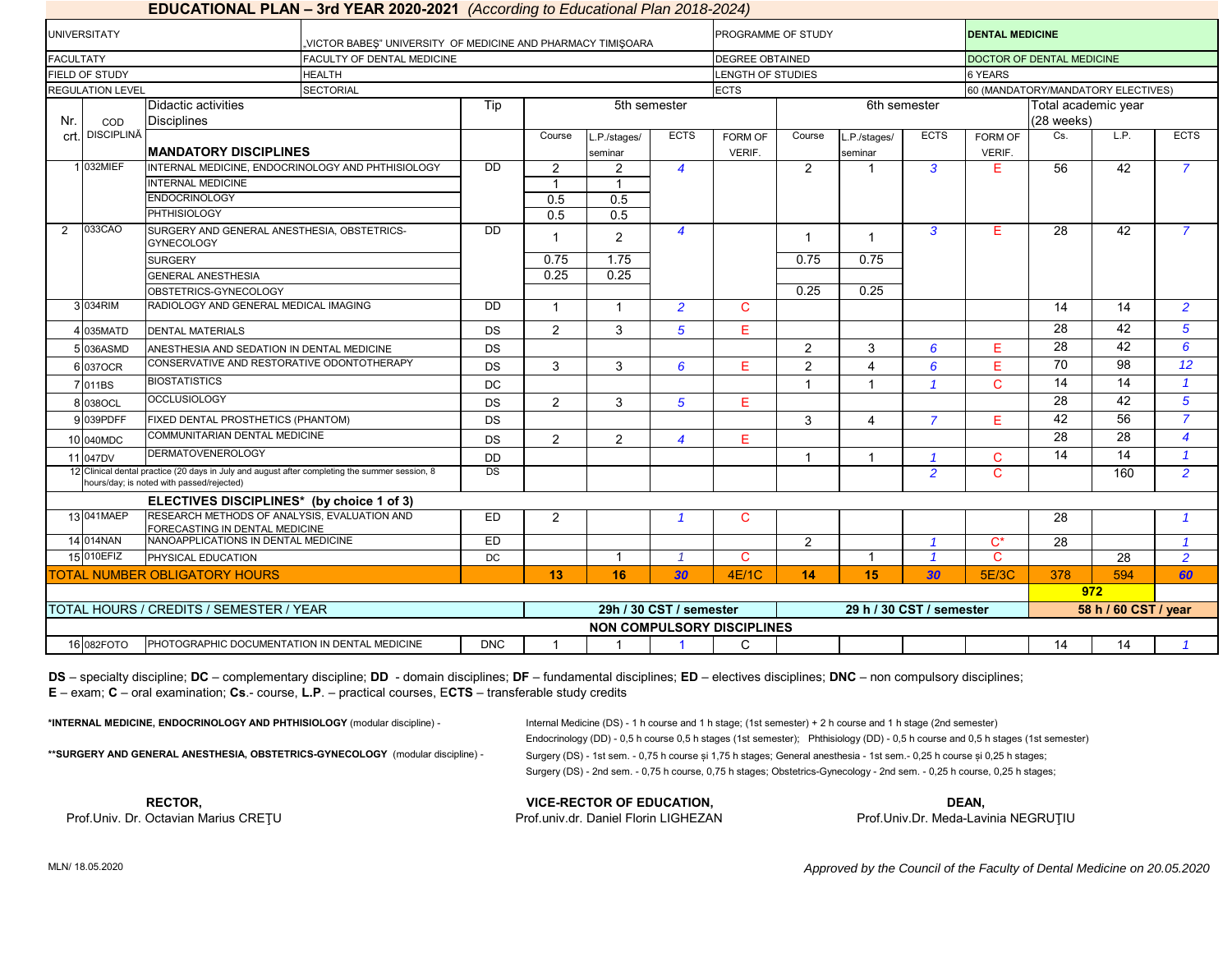|                         |                                                                       | <b>EDUCATIONAL PLAN – 4th rEAR 2020-2021</b> (According to Educational Plan 2017-2023)         |                 |                |                        |                         |                          |                |                        |                                    |                                   |                 |                  |                |  |
|-------------------------|-----------------------------------------------------------------------|------------------------------------------------------------------------------------------------|-----------------|----------------|------------------------|-------------------------|--------------------------|----------------|------------------------|------------------------------------|-----------------------------------|-----------------|------------------|----------------|--|
| <b>UNIVERSITATY</b>     |                                                                       | VICTOR BABES" UNIVERSITY OF MEDICINE AND PHARMACY TIMISOARA                                    |                 |                |                        |                         | PROGRAMME OF STUDY       |                |                        |                                    | <b>DENTAL MEDICINE</b>            |                 |                  |                |  |
| <b>FACULTATY</b>        |                                                                       | FACULTY OF DENTAL MEDICINE                                                                     |                 |                |                        |                         | <b>DEGREE OBTAINED</b>   |                |                        |                                    | DOCTOR OF DENTAL MEDICINE         |                 |                  |                |  |
| FIELD OF STUDY          |                                                                       | <b>HEALTH</b><br><b>SECTORIAL</b>                                                              |                 |                |                        |                         | <b>LENGTH OF STUDIES</b> |                |                        |                                    | 6 YEARS                           |                 |                  |                |  |
| <b>REGULATION LEVEL</b> |                                                                       |                                                                                                |                 |                |                        | <b>ECTS</b>             |                          |                |                        | 60 (MANDATORY/MANDATORY ELECTIVES) |                                   |                 |                  |                |  |
| COD<br>Nr.              | Didactic activities<br><b>Disciplines</b>                             |                                                                                                | Tip             |                |                        | 7th semester            |                          | 8th semester   |                        |                                    | Total academic year<br>(28 weeks) |                 |                  |                |  |
| crt. DISCIPLINĂ         | <b>MANDATORY DISCIPLINES</b>                                          |                                                                                                |                 | Course         | .P./stages/<br>seminar | <b>ECTS</b>             | <b>FORM OF</b><br>VERIF. | Course         | .P./stages/<br>seminar | <b>ECTS</b>                        | FORM OF<br>VERIF.                 | Cs.             | LP.              | <b>ECTS</b>    |  |
| 1 044 PEBE              |                                                                       | PEDIATRICS, INFECTIOUS DISEASES AND EPIDEMIOLOGY                                               | <b>DD</b>       |                |                        |                         |                          | 2              | 1                      | $\mathbf{3}$                       | $\mathbf C$                       | 28              | 14               | $\mathbf{3}$   |  |
|                         | <b>PEDIATRICS</b>                                                     |                                                                                                |                 |                |                        |                         |                          | $\mathbf{1}$   | 0.5                    |                                    |                                   |                 |                  |                |  |
|                         | <b>INFECTIOUS DISEASES</b>                                            |                                                                                                |                 |                |                        |                         | 0.5                      | 0.25           |                        |                                    |                                   |                 |                  |                |  |
|                         | <b>EPIDEMIOLOGY</b>                                                   |                                                                                                |                 |                |                        |                         |                          | 0.5            | 0.25                   |                                    |                                   |                 |                  |                |  |
| 2 045ML                 | FORENSIC ODONTO-STOMATOLOGY                                           |                                                                                                | <b>DS</b>       |                |                        | $\overline{2}$          | Е                        |                |                        |                                    |                                   | 14              | 14               | $\overline{2}$ |  |
| 3 046 ORLOF             | ENT AND OPHTHALMOLOGY                                                 |                                                                                                | <b>DD</b>       |                |                        |                         |                          | $\overline{2}$ | $\mathbf{1}$           | 3                                  | C                                 | 28              | 14               | $\overline{3}$ |  |
|                         | <b>ENT</b>                                                            |                                                                                                |                 |                |                        |                         |                          | 1.5            | 0.75                   |                                    |                                   |                 |                  |                |  |
|                         | <b>OPHTHALMOLOGY</b>                                                  |                                                                                                |                 |                |                        |                         |                          | 0.5            | 0.25                   |                                    |                                   |                 |                  |                |  |
| 4 048NP                 |                                                                       | NEUROLOGY AND PSYCHIATRY                                                                       |                 |                |                        |                         |                          | $\overline{c}$ | 1                      | $\mathbf{3}$                       | $\mathbf C$                       | 28              | 14               | 3              |  |
| NEUROLOGY               |                                                                       |                                                                                                |                 |                |                        |                         |                          | 1.5            | 0.75                   |                                    |                                   |                 |                  |                |  |
|                         | <b>PSYCHIATRY</b>                                                     |                                                                                                |                 |                |                        |                         |                          | 0.5            | 0.25                   |                                    |                                   |                 |                  |                |  |
| 5 023MCSM               | METHODOLOGY OF MEDICAL SCIENTIFIC RESEARCH                            |                                                                                                | <b>DS</b>       | $\overline{1}$ |                        | $\mathbf{1}$            | $\mathbf{C}$             |                |                        |                                    |                                   | 14              |                  | $\overline{1}$ |  |
| 6 049ENDO               | <b>ENDODONTICS</b>                                                    |                                                                                                | <b>DS</b>       | 3              | 8                      | 10                      | E                        |                |                        |                                    |                                   | 42              | 112              | 10             |  |
| 7 050PDF                | TROUGH FIXED PROSTHETICS)                                             | FIXED DENTAL PROSTHETICS (EDENTULOUS THERAPY                                                   | $\overline{DS}$ | 3              | 8                      | 10                      | E                        |                |                        |                                    |                                   | 42              | $\overline{112}$ | 10             |  |
| 8 051 CDA               | DENTOALVEOLAR SURGERY                                                 |                                                                                                | DS              | 2              | $\overline{4}$         | $\overline{7}$          | E                        |                |                        |                                    |                                   | $\overline{28}$ | 56               | $\overline{7}$ |  |
| 9 052RIDM               | DENTOMAXILLARY RADIOLOGY AND IMAGING                                  |                                                                                                | $\overline{DS}$ |                |                        |                         |                          | 2              | $\overline{2}$         | $\overline{4}$                     | Е                                 | 28              | 28               | $\overline{4}$ |  |
| 10 053PEDO              | PEDIATRIC DENTISTRY                                                   |                                                                                                | DS              |                |                        |                         |                          | $\overline{2}$ | $\overline{4}$         | $\overline{7}$                     | Е                                 | $\overline{28}$ | 56               | $\overline{7}$ |  |
| 11 083LEG               |                                                                       | PROFESSIONAL LEGISLATION IN DENTAL MEDICINE                                                    | DS              |                |                        |                         |                          | $\mathbf{1}$   | $\mathbf{1}$           | $\overline{2}$                     | Е                                 | 14              | 14               | $\overline{2}$ |  |
| 12 054EST               | DENTOFACIAL AESTHETICS                                                |                                                                                                | $\overline{DS}$ |                |                        |                         |                          | $\overline{2}$ | 3                      | $\overline{5}$                     | Е                                 | 28              | 42               | $\sqrt{5}$     |  |
|                         | nours/day; is noted with passed/rejected)                             | 13 Clinical dental practice (20 days in July and august after completing the summer session, 8 | <b>DS</b>       |                |                        |                         |                          |                |                        | $\overline{2}$                     | $\mathbf C$                       |                 | 160              | $\overline{2}$ |  |
|                         |                                                                       | ELECTIVES DISCIPLINES* (by choice 1 of 3)                                                      |                 |                |                        |                         |                          |                |                        |                                    |                                   |                 |                  |                |  |
| 14 055TIM               | <b>PATIENT</b>                                                        | TECHNIQUES MINIMALLY INVASIVE IN AESTHETIC<br>REHABILITATION OF THE PARTIALLY EDENTULOUS       | ED              |                |                        |                         |                          | $\mathcal I$   | $\mathbf{1}$           | $\mathbf{1}$                       | $C^*$                             | 14              | 14               |                |  |
|                         |                                                                       | 15 057MCMDP BEHAVIORAL MANAGEMENT IN DENTAL MEDICINE                                           | ED              | 2              |                        | $\overline{1}$          | $\mathbf C$              |                |                        |                                    |                                   | 28              |                  | $\overline{1}$ |  |
| 16 010EFIZ              | PHYSICAL EDUCATION                                                    |                                                                                                |                 |                | -1                     | $\mathcal{I}$           | $\mathbf C$              |                | $\mathbf 1$            | $\mathbf{1}$                       | C                                 |                 | 28               | $\overline{2}$ |  |
|                         | <b>TOTAL NUMBER OBLIGATORY HOURS</b>                                  |                                                                                                |                 | 10             | 21                     | 30                      | 4E/3C                    | 14             | 14                     | 30                                 | <b>4E/5C</b>                      | 336             | 650              | 60             |  |
|                         |                                                                       |                                                                                                |                 |                |                        |                         |                          |                |                        |                                    |                                   |                 | 986              |                |  |
|                         | TOTAL HOURS / CREDITS / SEMESTER / YEAR                               |                                                                                                |                 |                |                        | 31h / 30 CST / semester | 28 h / 30 CST / semester |                |                        |                                    | 59 h / 60 CST / year              |                 |                  |                |  |
| 17 078MPMD              | <b>NON COMPULSORY DISCIPLINES</b>                                     |                                                                                                | <b>DNC</b>      | $\overline{2}$ |                        | $\mathbf{1}$            | $\mathbf{C}$             |                |                        |                                    |                                   | 28              |                  | $\overline{1}$ |  |
| 18 058 M                | MALPRACTICE ASPECTS IN ORTHODONTICS<br>HISTORY OF THE DENTAL MEDICINE |                                                                                                |                 | 2              |                        |                         | $\mathbf{C}$             |                |                        |                                    |                                   | 28              |                  |                |  |
|                         |                                                                       |                                                                                                | <b>DNC</b>      |                |                        |                         |                          |                |                        |                                    |                                   |                 |                  |                |  |

### **EDUCATIONAL PLAN – 4thYEAR 2020-2021** *(According to Educational Plan 2017-2023)*

**DS** – specialty discipline; **DC** – complementary discipline; **DD** - domain disciplines; **DF** – fundamental disciplines; **ED** – electives disciplines; **DNC** – non compulsory disciplines; **E** – exam; **C** – oral examination; **Cs**.- course, **L.P**. – practical courses, E**CTS** – transferable study credits

**\*PEDIATRICS, INFECTIOUS DISEASES AND EPIDEMIOLOGY** (modular discipline) - Pediatrics (DS) - 1 h course and 0,5 h stages; (2nd semester)

Infectious Diseases (DD)-0,5 h course 0,25 h stages (2nd semester); Epidemiology (DS)-0,5 h course and 0,25 h stages (2nd semester)

**\*\*ENT AND OPHTHALMOLOGY** (modular discipline) - ENT (DS) - 1,5 h course and 0,75 h stages (2nd semester); OPHTHALMOLOGY (DD) - 0,5 h course and 0,25 h stages (2nd semester)

\*\*\* NEUROLOGY AND PSYCHIATRY (modular discipline) - NEUROLOGY (DD) - 1,5 h course and 0,75 h stages (2nd semester); PSYCHIATRY (DD) - 0,5 h course and 0,25 h stages (2nd semester)

**RECTOR, VICE-RECTOR OF EDUCATION, DEAN,** Prof.Univ. Dr. Octavian Marius CREȚU **Prof.univ.dr. Daniel Florin LIGHEZAN** 

Prof.Univ.Dr. Meda-Lavinia NEGRUŢIU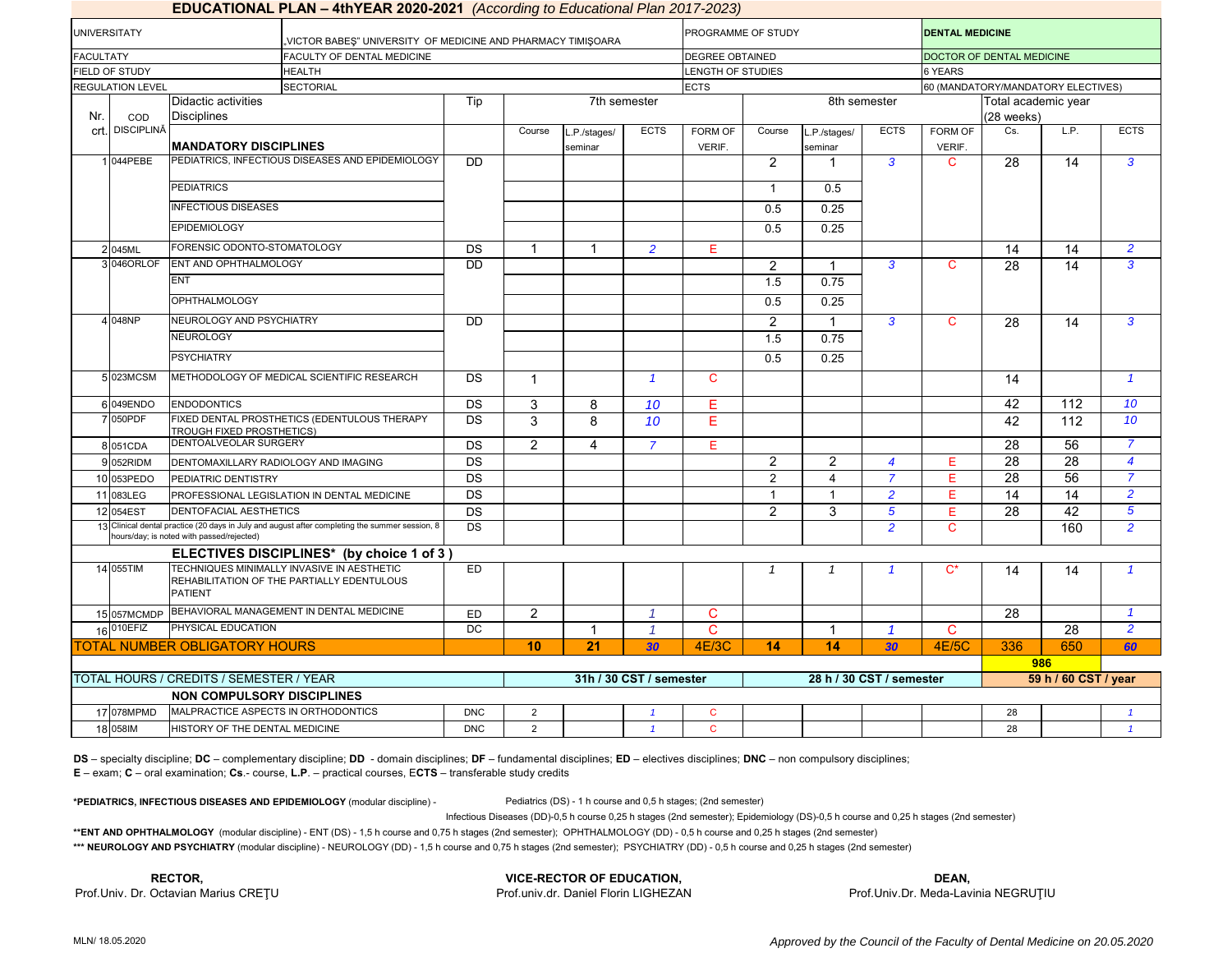### **EDUCATIONAL PLAN – 5th YEAR 2020-2021** *(According to Educational Plan 2016-2022)*

|                                         | <b>UNIVERSITATY</b>     |                                                                        | VICTOR BABES" UNIVERSITY OF MEDICINE AND PHARMACY TIMISOARA.                                 |            |                |                        |                         | <b>PROGRAMME OF STUDY</b> |                |                          |                         | <b>DENTAL MEDICINE</b>             |                      |                 |                |  |
|-----------------------------------------|-------------------------|------------------------------------------------------------------------|----------------------------------------------------------------------------------------------|------------|----------------|------------------------|-------------------------|---------------------------|----------------|--------------------------|-------------------------|------------------------------------|----------------------|-----------------|----------------|--|
| <b>FACULTATY</b>                        |                         |                                                                        | <b>FACULTY OF DENTAL MEDICINE</b>                                                            |            |                |                        |                         | <b>DEGREE OBTAINED</b>    |                |                          |                         | DOCTOR OF DENTAL MEDICINE          |                      |                 |                |  |
|                                         | FIELD OF STUDY          |                                                                        | <b>HEALTH</b>                                                                                |            |                |                        |                         | <b>LENGTH OF STUDIES</b>  |                |                          |                         | 6 YEARS                            |                      |                 |                |  |
|                                         | <b>REGULATION LEVEL</b> |                                                                        | <b>SECTORIAL</b>                                                                             |            |                |                        |                         | <b>ECTS</b>               |                |                          |                         | 60 (MANDATORY/MANDATORY ELECTIVES) |                      |                 |                |  |
|                                         |                         | Didactic activities                                                    | Tip                                                                                          |            |                | 9th semester           |                         |                           |                | 10th semester            | Total academic year     |                                    |                      |                 |                |  |
| Nr.                                     | COD                     | <b>Disciplines</b>                                                     |                                                                                              |            |                |                        |                         |                           |                |                          | (28 weeks)              |                                    |                      |                 |                |  |
|                                         | crt. DISCIPLINĂ         |                                                                        |                                                                                              |            | Course         | L.P./stages/           | <b>ECTS</b>             | FORM OF                   | Course         | L.P./stages/             | <b>ECTS</b>             | FORM OF                            | Cs.                  | L.P.            | <b>ECTS</b>    |  |
|                                         |                         | <b>MANDATORY DISCIPLINES</b>                                           |                                                                                              |            |                | seminar                |                         | <b>VERIF.</b>             |                | seminar                  |                         | VERIF.                             |                      |                 |                |  |
|                                         | 059FTER                 |                                                                        | PHYSIOTHERAPY AND RECOVERY IN DENTAL MEDICINE                                                | DS         |                |                        |                         |                           |                |                          | $\overline{2}$          | E                                  | 14                   | 14              | $\overline{2}$ |  |
|                                         | 2060MCD                 | <b>DENTAL OFFICE MANAGEMENT</b>                                        |                                                                                              | <b>DC</b>  | $\overline{ }$ |                        | $\overline{2}$          | C                         |                |                          |                         |                                    | $\overline{14}$      | 14              | $\overline{2}$ |  |
|                                         | 3061END                 | <b>ENDODONTICS</b>                                                     |                                                                                              | DS         |                |                        |                         |                           | 3              | 8                        | 9                       | E.                                 | 42                   | 112             | $\mathbf{g}$   |  |
|                                         | 4 062PDM                | MOBILE DENTAL PROSTHETICS (total edentulous prosthetic<br>restoration) |                                                                                              |            |                |                        |                         |                           | 3              | 8                        | 9                       | $\overline{E}$                     | 42                   | 112             | $\mathbf{g}$   |  |
|                                         | 5063CCMF                | OROMAXILLOFACIAL SURGERY                                               |                                                                                              |            | $\overline{2}$ | $\boldsymbol{\Lambda}$ |                         | Е                         |                |                          |                         |                                    | $\overline{28}$      | $\overline{56}$ | $\overline{7}$ |  |
|                                         | 6053PEDO                | PEDIATRIC DENTISTRY                                                    |                                                                                              | DS         | $\overline{2}$ | 6                      | 8                       | E                         |                |                          |                         |                                    | 28                   | 84              | 8              |  |
|                                         | 70640RTO                | ORTHODONTICS AND DENTO-FACIAL ORTHOPEDICS                              |                                                                                              |            |                |                        |                         |                           | $\overline{2}$ | $\boldsymbol{\Lambda}$   | 6                       | E                                  | 28                   | $\overline{56}$ | 6              |  |
|                                         | 8 070 SOR               | <b>ORAL HEALTH</b>                                                     |                                                                                              | <b>DS</b>  | $\overline{2}$ | $\Delta$               | 6                       | E                         |                |                          |                         |                                    | 28                   | 56              | 6              |  |
|                                         | 069BDM                  | MEDICAL BIOETHICS AND DEONTOLOGY                                       |                                                                                              | <b>DD</b>  |                |                        |                         | C                         |                |                          |                         |                                    | $\overline{14}$      | 14              |                |  |
|                                         | 10 066PA                | <b>ORAL PATHOLOGY</b>                                                  |                                                                                              | <b>DS</b>  | $\overline{2}$ | 2                      | 5                       | E                         |                |                          |                         |                                    | 28                   | 28              | 5              |  |
|                                         | 11 079LL                | PREPARATION OF THE BACHELOR DEGREE                                     |                                                                                              | <b>DS</b>  |                |                        |                         |                           |                | 2                        | $\overline{2}$          | C                                  |                      | $\overline{28}$ | $\overline{2}$ |  |
|                                         |                         | 8 hours/day; is noted with passed/rejected)                            | 12 Clinical dental practice (20 days in July and august after completing the summer session, | <b>DS</b>  |                |                        |                         |                           |                |                          | $\overline{2}$          | $\mathbf{C}$                       |                      | 160             | $\overline{2}$ |  |
|                                         |                         |                                                                        | ELECTIVES DISCIPLINES* (by choice 1 din 5)                                                   |            |                |                        |                         |                           |                |                          |                         |                                    |                      |                 |                |  |
|                                         | 13 067MICROD            | <b>DENTAL MICROSCOPY</b>                                               |                                                                                              | <b>DO</b>  |                |                        |                         | $\overline{C^*}$          |                |                          |                         |                                    | 14                   | 14              |                |  |
|                                         | 14 068PRMD              |                                                                        | PATIENTS WITH RISKS IN DENTAL MEDICINE PRACTICE                                              | <b>DO</b>  | $\overline{1}$ | -1                     |                         | $\mathsf{C}$              |                |                          |                         |                                    | 14                   | 14              | -4             |  |
|                                         | 17 089AJMM              | JURIDICAL ASPECTS IN MEDICAL MALPRACTICE                               |                                                                                              | <b>DO</b>  |                |                        |                         |                           | -1             | $\overline{1}$           | 1                       | C                                  | 14                   | 14              |                |  |
|                                         | 18 088TIPOO             | <b>PATHOLOGY</b>                                                       | INDIVIDUALISED THERAPIES IN THE ONCOLOGIC ORAL                                               | <b>DO</b>  |                |                        |                         |                           | $\overline{2}$ |                          | $\overline{1}$          | $\mathsf{C}$                       | 28                   |                 | $\overline{1}$ |  |
|                                         | 19 010EFIZ              | PHYSICAL EDUCATION                                                     |                                                                                              | DC         |                | $\overline{1}$         |                         | C                         |                | $\overline{1}$           | $\overline{\mathbf{1}}$ | $\mathbf{C}$                       |                      | $\overline{28}$ | $\overline{2}$ |  |
|                                         |                         | TOTAL NUMBER OBLIGATORY HOURS                                          |                                                                                              |            | 11             | 19                     | 30                      | <b>4E/4C</b>              | 9              | 23                       | 30                      | 3E/3C                              | 280                  | 748             | 60             |  |
|                                         |                         |                                                                        |                                                                                              |            |                |                        |                         |                           |                |                          |                         | 1028                               |                      |                 |                |  |
| TOTAL HOURS / CREDITS / SEMESTER / YEAR |                         |                                                                        |                                                                                              |            |                |                        | 30h / 30 CST / semester |                           |                | 32 h / 30 CST / semester |                         |                                    | 62 h / 60 CST / year |                 |                |  |
|                                         |                         | NON COMPULSORY DISCIPLINES                                             |                                                                                              |            |                |                        |                         |                           |                |                          |                         |                                    |                      |                 |                |  |
|                                         | 15 079TOM               | OROFACIAL MYOFUNCTIONAL DISORDERS                                      |                                                                                              | <b>DFA</b> | 2              |                        |                         | C                         |                |                          |                         |                                    | 28                   |                 |                |  |

**E** – exam; **C** – oral examination; **Cs**.- course, **L.P**. – practical courses, E**CTS** – transferable study credits **DS** – specialty discipline; **DC** – complementary discipline; **DD** - domain disciplines; **DF** – fundamental disciplines; **ED** – electives disciplines; **DNC** – non compulsory disciplines;

Prof.Univ. Dr. Octavian Marius CREŢU Prof.univ.dr. Daniel Florin LIGHEZAN Prof.Univ.Dr. Meda-Lavinia NEGRUŢIU

**VICE-RECTOR OF EDUCATION, RECTOR, DEAN,**

MLN/ 18.05.2020

*Approved by the Council of the Faculty of Dental Medicine on 20.05.2020*